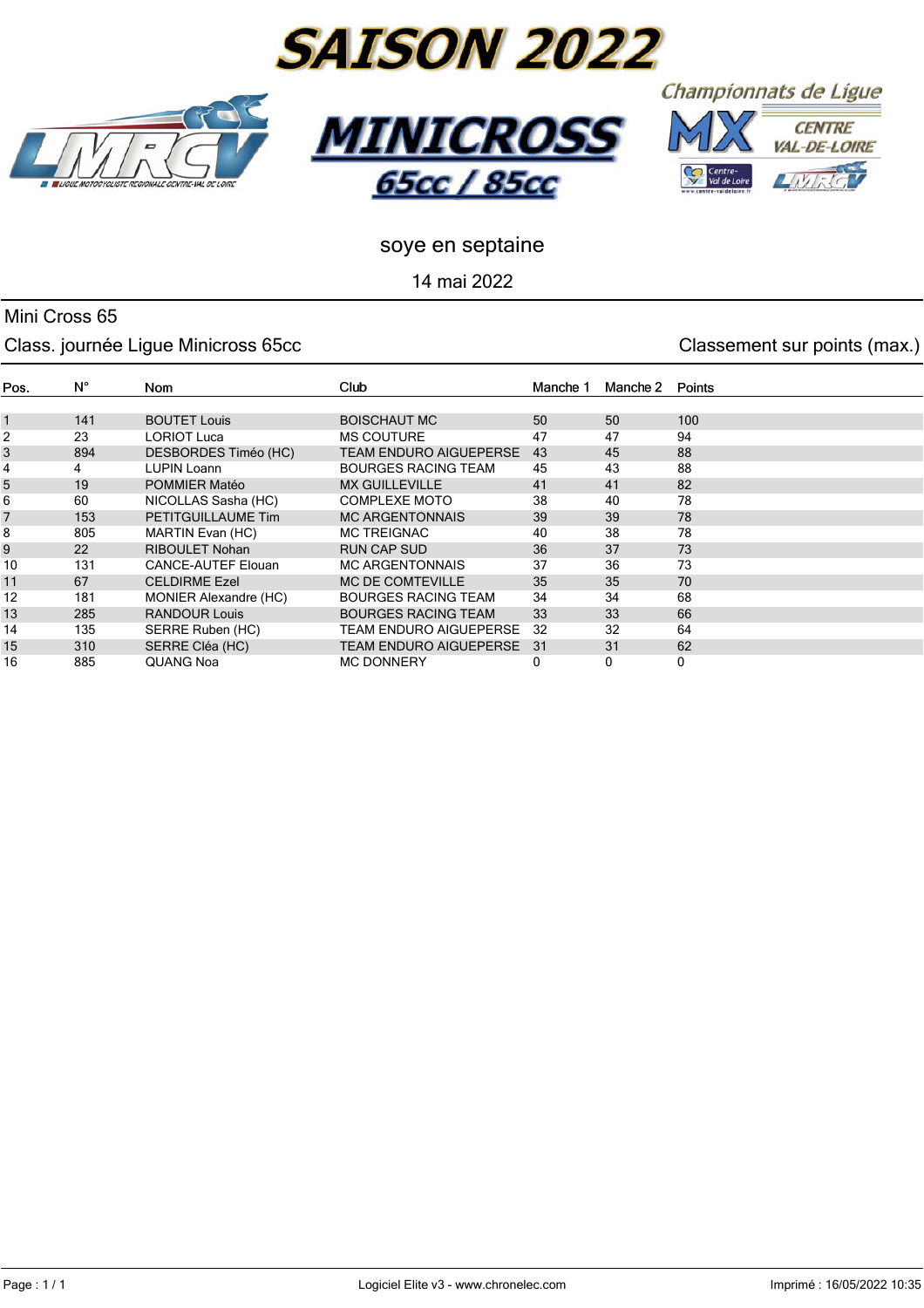

14 mai 2022

#### Mini Cross 65 Class. journée Championnat Ligue Minicross 65cc Classement sur points (max.)

| Pos. | $N^{\circ}$ | Nom                       | Club                       | Manche <sup>-</sup> | Manche 2 | Points |
|------|-------------|---------------------------|----------------------------|---------------------|----------|--------|
|      |             |                           |                            |                     |          |        |
|      | 141         | <b>BOUTET Louis</b>       | <b>BOISCHAUT MC</b>        | 50                  | 50       | 100    |
| 2    | 23          | LORIOT Luca               | <b>MS COUTURE</b>          | 47                  | 47       | 94     |
| 3    | 4           | <b>LUPIN Loann</b>        | <b>BOURGES RACING TEAM</b> | 45                  | 45       | 90     |
| 4    | 19          | <b>POMMIER Matéo</b>      | <b>MX GUILLEVILLE</b>      | 43                  | 43       | 86     |
| 5    | 153         | PETITGUILLAUME Tim        | <b>MC ARGENTONNAIS</b>     | 41                  | 41       | 82     |
| 6    | 22          | RIBOUL FT Nohan           | RUN CAP SUD                | 39                  | 40       | 79     |
|      | 131         | <b>CANCE-AUTEF Elouan</b> | <b>MC ARGENTONNAIS</b>     | 40                  | 39       | 79     |
| 8    | 67          | <b>CELDIRME Ezel</b>      | <b>MC DE COMTEVILLE</b>    | 38                  | 38       | 76     |
| 9    | 285         | <b>RANDOUR Louis</b>      | <b>BOURGES RACING TEAM</b> | 37                  | 37       | 74     |
| 10   | 885         | <b>QUANG Noa</b>          | <b>MC DONNERY</b>          |                     | 0        | 0      |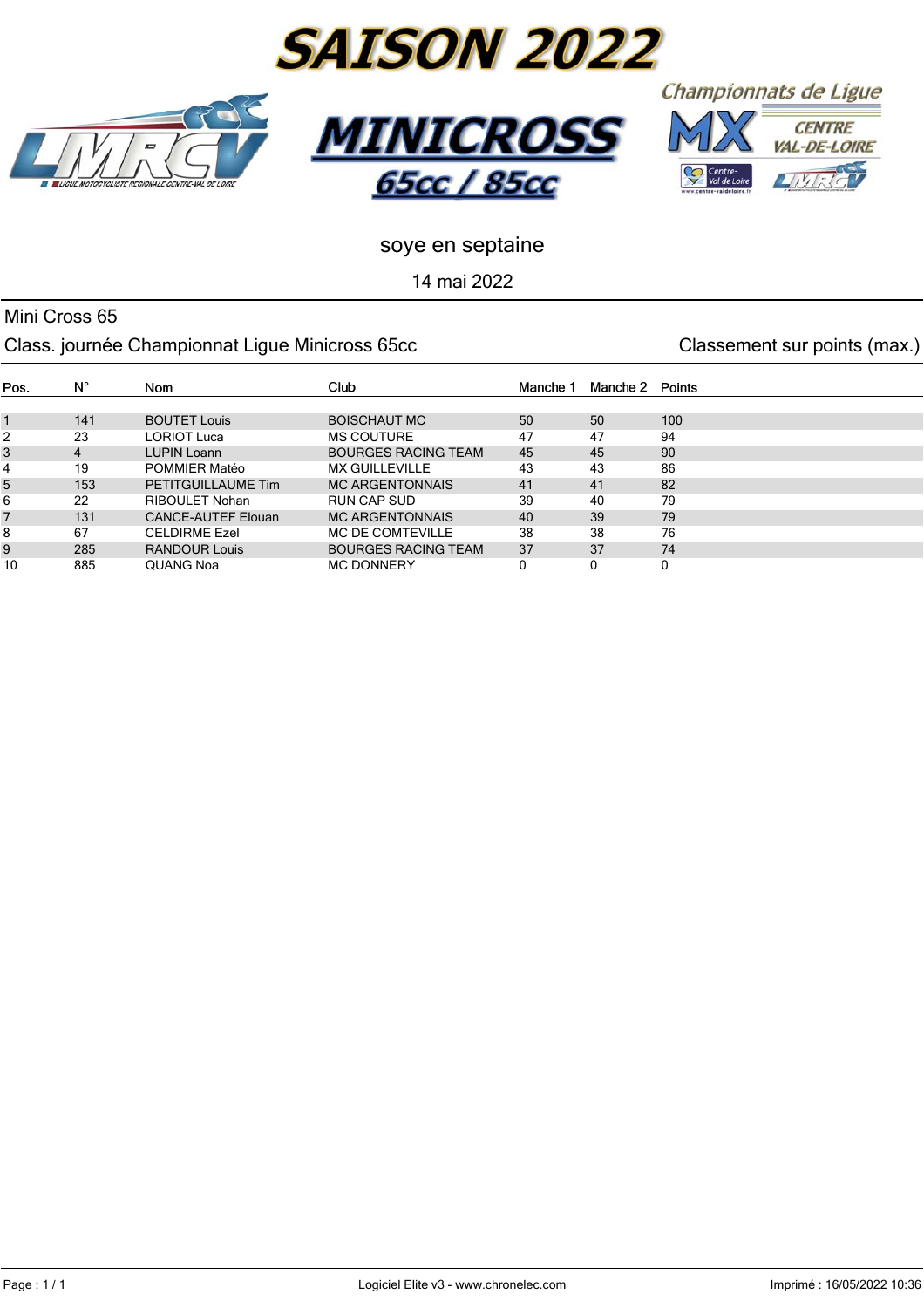







<u>65сс / 85сс</u>

*MINIC* 

14 mai 2022

#### mini cross 85

#### Class. journée Ligue Minicross 85cc Classement sur points (max.)

#### $\mathsf{N}^\circ$ Club Pos. Nom Manche 1 Manche 2 Points 1 484 AUBRUN Erwan BOISCHAUT MC 50 50 100 2 415 AUBRY Noa BOURGES RACING TEAM 47 47 94 3 349 DOUYSSARD Clement (HC) TEAM ENDURO AIGUEPERSE 43 45 88 4 419 MOINEAU Owen AMC ORLEANAIS 45 43 88 5 45 BIDAULT Théo AMC ORLEANAIS 40 41 81 6 125 CARTIER Nolann MC BERRY 41 40 81 7 404 FRET Yvann MC BERCHERES 38 38 76 8 222 TESSIER-TRUBLARD Bastien MC ASCHERES 39 36 75 9 946 PRECOP Loris (HC) BOISCHAUT MC 35 39 74 10 221 THIERREE Esteban MC DE COMTEVILLE 37 37 37 74 11 39 PLESSIS Arthur MC DE COMTEVILLE 36 35 71 12 523 BERGERON Izzie (HC) MC YZEURE 34 34 68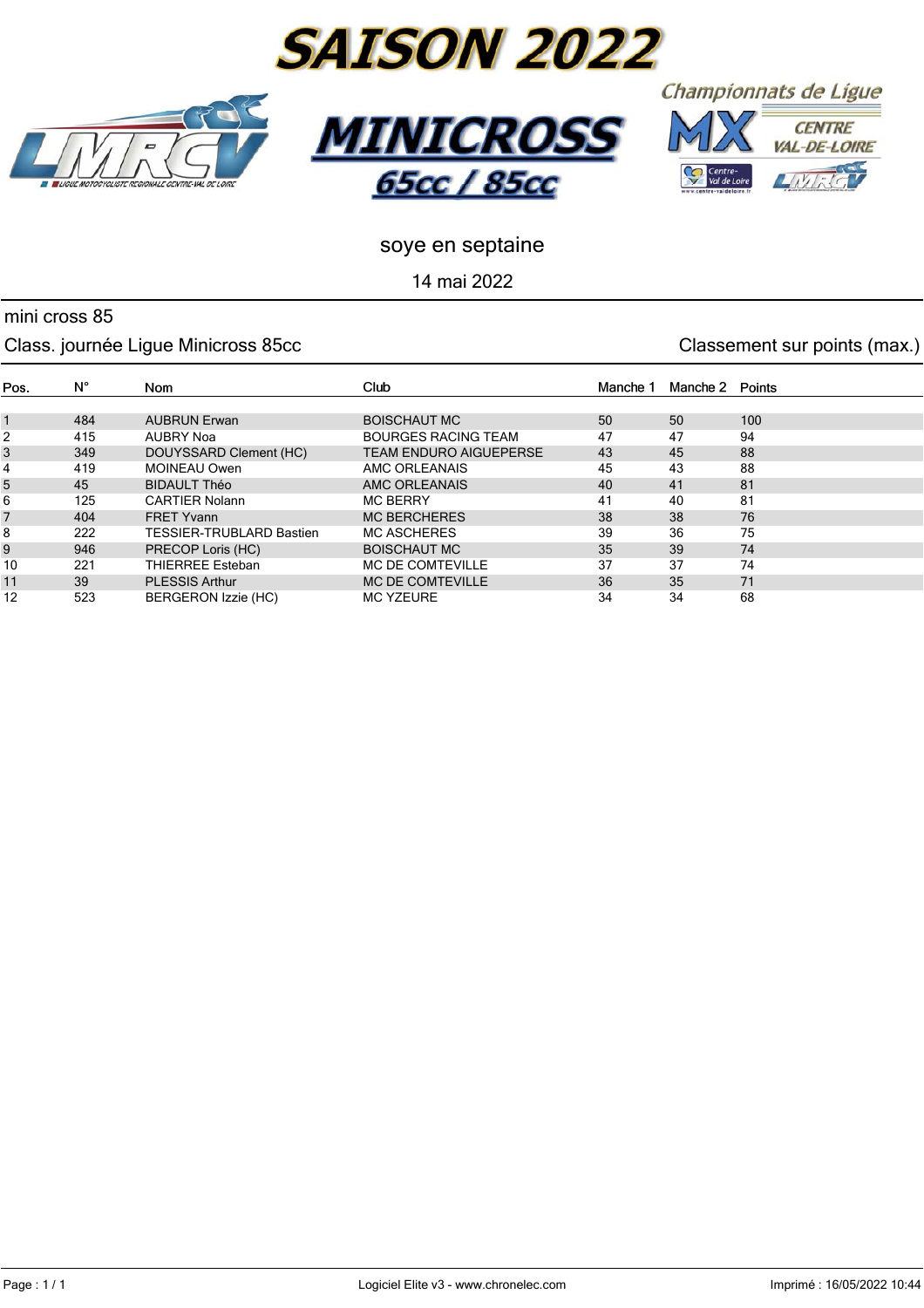





Championnats de Ligue



#### soye en septaine

14 mai 2022

#### mini cross 85

#### Class. journée Championnat Ligue Minicross 85cc Classement sur points (max.)

| Pos. | $N^{\circ}$ | Nom                             | Club                       | Manche 1 | Manche 2 Points |     |
|------|-------------|---------------------------------|----------------------------|----------|-----------------|-----|
|      |             |                                 |                            |          |                 |     |
|      | 484         | <b>AUBRUN Erwan</b>             | <b>BOISCHAUT MC</b>        | 50       | 50              | 100 |
| 2    | 415         | AUBRY Noa                       | <b>BOURGES RACING TEAM</b> | 47       | 47              | 94  |
| 3    | 419         | <b>MOINEAU Owen</b>             | AMC ORLEANAIS              | 45       | 45              | 90  |
| 4    | 45          | <b>BIDAULT Théo</b>             | AMC ORLEANAIS              | 41       | 43              | 84  |
| 5    | 125         | <b>CARTIER Nolann</b>           | <b>MC BERRY</b>            | 43       | 41              | 84  |
| 6    | 404         | <b>FRET Yvann</b>               | <b>MC BERCHERES</b>        | 39       | 40              | 79  |
|      | 222         | <b>TESSIER-TRUBLARD Bastien</b> | <b>MC ASCHERES</b>         | 40       | 38              | 78  |
| 8    | 221         | THIERREE Esteban                | MC DE COMTEVILLE           | 38       | 39              | 77  |
| 9    | 39          | <b>PLESSIS Arthur</b>           | <b>MC DE COMTEVILLE</b>    | 37       | 37              | 74  |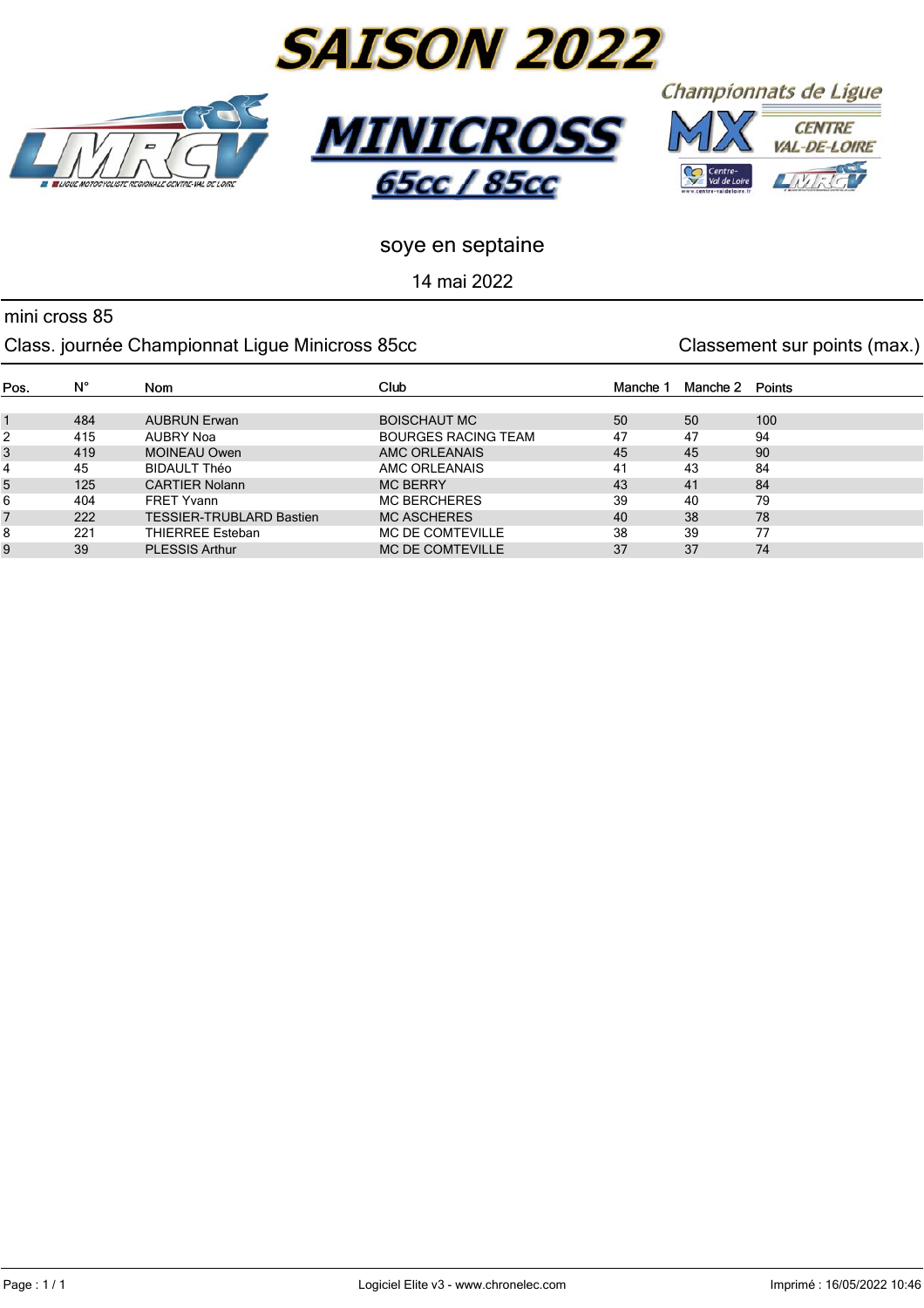





Championnats de Ligue



#### soye en septaine

14 mai 2022

#### CL Espoirs 85 Class. journée Ligue 85cc Espoirs Classement sur points (max.)

#### $N^{\circ}$ Pos. Nom Club Manche 1 Manche 2 Points 1 12 VYVEY Mattéo MX GUILLEVILLE 50 50 100<br>2 112 DION Loris BOURGES RACING TEAM 47 47 94 2 112 DION Loris BOURGES RACING TEAM 47 47 94 3 22 QUIRIE Timoty MV CHATEAURENARD 45 45 90 4 683 MESLAND Kiara MC ST ANDRE 41 43 84 5 912 CARAYON Marine (HC) MC MX ACTIVITES 43 41 84 6 24 CONESA Florian MC BERRY 39 39 78 7 424 DECOURS TOM (HC) TEAM ENDURO AIGUEPERSE 36 40 76 8 211 GOUPY Theo CTT VENDOMOIS 37 37 74 9 230 CONSTANT Charly BOURGES RACING TEAM 34 38 72 10 208 GUILLAUME Kenzo (HC) TEAM ENDURO AIGUEPERSE 40 31 71 11 600 REDJALA Thomas SPORT ELEC DAMPIERRE 38 32 70 12 51 BERTRAND Lincoln (HC) TEAM ENDURO AIGUEPERSE 33 36 69 13 241 SERRE Aelis (HC) TEAM ENDURO AIGUEPERSE 32 35 67 14 245 QUANG Tylan MC DONNEY 31 34 65 15 94 CANAVEIRA Theau MC SASSAY 30 33 63 16 6 MASSET Gabin MC SASSAY 35 0 35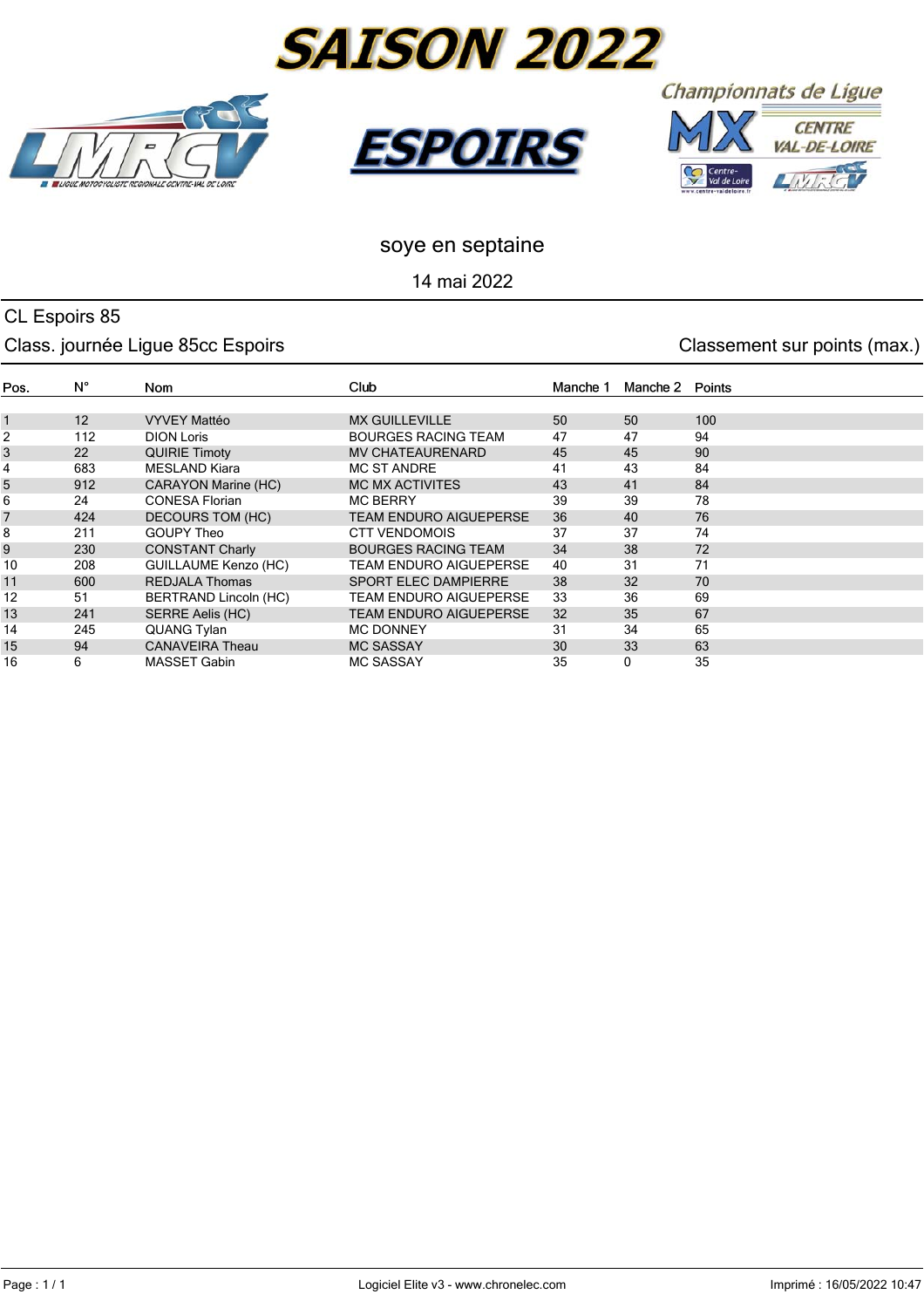





Championnats de Ligue



## soye en septaine

14 mai 2022

### CL Espoirs 85 Class. journée Championnat Ligue 85cc Espoirs **Classement Sur points (max.)** Classement sur points (max.)

| Pos. | $N^{\circ}$ | <b>Nom</b>             | <b>Club</b>                | Manche 1 | Manche 2 | Points |
|------|-------------|------------------------|----------------------------|----------|----------|--------|
|      |             |                        |                            |          |          |        |
|      | 12          | <b>VYVEY Mattéo</b>    | <b>MX GUILLEVILLE</b>      | 50       | 50       | 100    |
| 2    | 112         | <b>DION Loris</b>      | <b>BOURGES RACING TEAM</b> | 47       | 47       | 94     |
| 3    | 22          | <b>QUIRIE Timoty</b>   | <b>MV CHATEAURENARD</b>    | 45       | 45       | 90     |
| 4    | 683         | <b>MESLAND Kiara</b>   | <b>MC ST ANDRE</b>         | 43       | 43       | 86     |
| 5    | 24          | <b>CONESA Florian</b>  | <b>MC BERRY</b>            | 41       | 41       | 82     |
| 6    | 211         | <b>GOUPY Theo</b>      | <b>CTT VENDOMOIS</b>       | 39       | 39       | 78     |
|      | 230         | <b>CONSTANT Charly</b> | <b>BOURGES RACING TEAM</b> | 37       | 40       | 77     |
| 8    | 600         | REDJALA Thomas         | SPORT ELEC DAMPIERRE       | 40       | 36       | 76     |
| 9    | 245         | QUANG Tylan            | <b>MC DONNEY</b>           | 36       | 38       | 74     |
| 10   | 94          | <b>CANAVEIRA Theau</b> | <b>MC SASSAY</b>           | 35       | 37       | 72     |
| 11   | 6           | <b>MASSET Gabin</b>    | <b>MC SASSAY</b>           | 38       | 0        | 38     |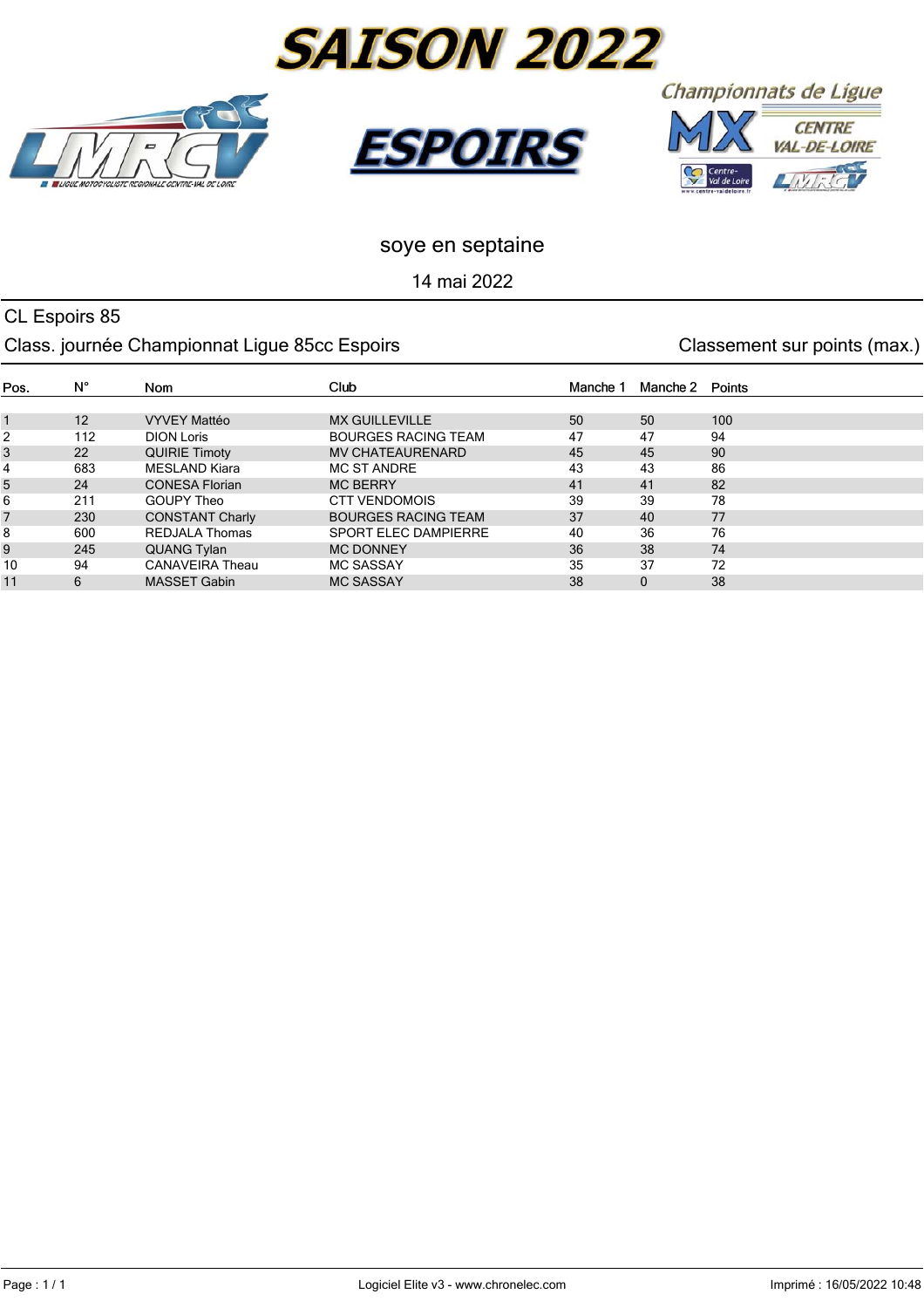

14 mai 2022

# finale americaine

#### finale consolante 1 americaine Classement sur le nombre de tours

| Pos.           | $N^{\circ}$ | <b>Nom</b>                       | Club                         | Nb. tours |
|----------------|-------------|----------------------------------|------------------------------|-----------|
|                |             |                                  |                              |           |
| $\mathbf{1}$   | 201         | <b>MEGRET Kylian</b>             | MC la Ruche Nouanaise        | 13        |
| 2              | 191         | <b>TOUCHARD Antoine</b>          | <b>MV Chateaurenard</b>      | 13        |
| 3              | 928         | <b>BERC Justin</b>               | MC Berchères les Pierres     | 13        |
| 4              | 727         | <b>GERMAIN Jillian</b>           | MC Berry                     | 13        |
| 5              | 343         | <b>BLIVET Yannis</b>             | <b>MC Venarey Les Laumes</b> | 13        |
| 6              | 242         | <b>MORET Theo</b>                | <b>MC Yzeure</b>             | 13        |
| $\overline{7}$ | 131         | <b>PAEPEGAEY Erwan</b>           | <b>Bourges Racing Team</b>   | 13        |
| 8              | 111         | SIBOULET Remy                    | <b>MC Castelroussin</b>      | 13        |
| 9              | 908         | <b>SAILLET Quentin</b>           | <b>MC Yzeure</b>             | 13        |
| 10             | 811         | <b>HAMON Anthony</b>             | <b>MC Yzeure</b>             | 13        |
| 11             | 322         | <b>DELABROUILLE Maxence</b>      | <b>MC Sassay</b>             | 13        |
| 12             | 377         | <b>RENARD Hugo</b>               | Bourges Racing Team          | 12        |
| 13             | 623         | <b>LEGER Sonny</b>               | MC de Saint Thibery          | 12        |
| 14             | 211         | <b>HERAULT Etienne</b>           | Asm Le Bois                  | 12        |
| 15             | 88          | <b>VOISIN Christophe</b>         | <b>MC Sologne</b>            | 12        |
| 16             | 213         | <b>MILLET Antoine</b>            | MC Sologne                   | 12        |
| 17             | 561         | <b>HAMAIN Tom</b>                | <b>MC De Moulins</b>         | 6         |
| 18             | 31          | <b>HOUE-DOUSSON Nicolas</b>      | A.M.C Orleanais              |           |
| 19             | 19          | MACON BARBAZANGE Alexandre       |                              | $\Omega$  |
| 20             | 316         | <b>AUVINET - AUCLAIRE Joryss</b> | <b>Bourges Racing Team</b>   | 0         |

Départ : 23:47, Drapeau damier : 00:03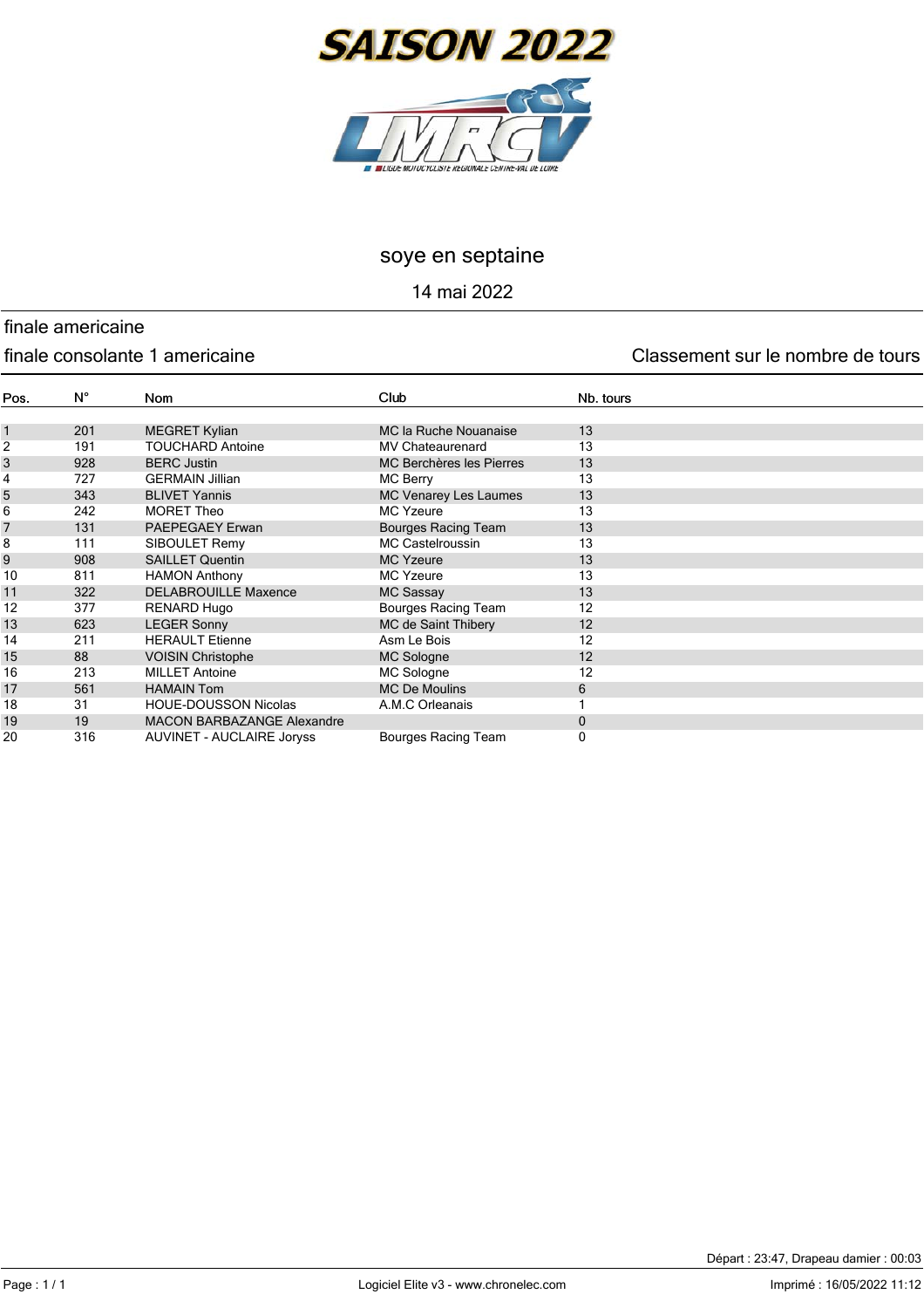

14 mai 2022

# finale americaine

#### finale consolante 2 americaine Classement sur le nombre de tours

| Pos.         | $N^{\circ}$ | Nom                           | Club                       | Nb. tours |
|--------------|-------------|-------------------------------|----------------------------|-----------|
|              |             |                               |                            |           |
| $\mathbf{1}$ | 411         | <b>TERAVA Mikael</b>          | <b>MC Peyratois</b>        | 9         |
| 2            | 944         | <b>AURAT Eugene</b>           | <b>MC De Moulins</b>       | 9         |
| 3            | 5           | <b>PASCAL Kevin</b>           |                            | 9         |
| 4            | 936         | PICHOU Pierre Edouard         | <b>MC Yzeure</b>           | 9         |
| 5            | 18          | MICHEL Julien                 | Boischaut MC               | 9         |
| 6            | 46          | <b>MERILLON Vivien</b>        | <b>MC Brou</b>             |           |
| 7            | 435         | <b>VIEIRA DOS REIS Julien</b> | Loisirs Motors Sens TT     | 9         |
| 8            | 33          | <b>BEDU Charly</b>            | Bourges Racing Team        | 9         |
| 9            | 922         | <b>BARBANCHON Florian</b>     | MC de Saint Thibery        | 9         |
| 10           | 147         | <b>METENIER Mathias</b>       | <b>Boischaut MC</b>        | 9         |
| 11           | 613         | <b>TAVERNIER Cedric</b>       | ART                        | 9         |
| 12           | 90          | <b>HAZARD Jeremy</b>          | MC Sologne                 | 9         |
| 13           | 542         | <b>CHANTELAT Maxime</b>       | <b>Bourges Racing Team</b> | 9         |
| 14           | 478         | <b>DUBOIS Matias</b>          | <b>MC Berry</b>            | 9         |
| 15           | 356         | <b>BERTHOMIER Wilfried</b>    | M V Drevant                | 9         |
| 16           | 307         | <b>FALLONE Brandon</b>        | Boischaut MC               | 9         |
| 17           | 328         | <b>LASNE Kevin</b>            | <b>M V Drevant</b>         | 8         |
| 18           | 94          | PEGUILHAN Morgan              | <b>MC Castelroussin</b>    | 8         |
| 19           | 86          | PINTO Come                    | <b>MC Soisy Bouy</b>       | 8         |
| 20           | 999         | DE SOUSA Jessy                | Loisirs Motors Sens TT     |           |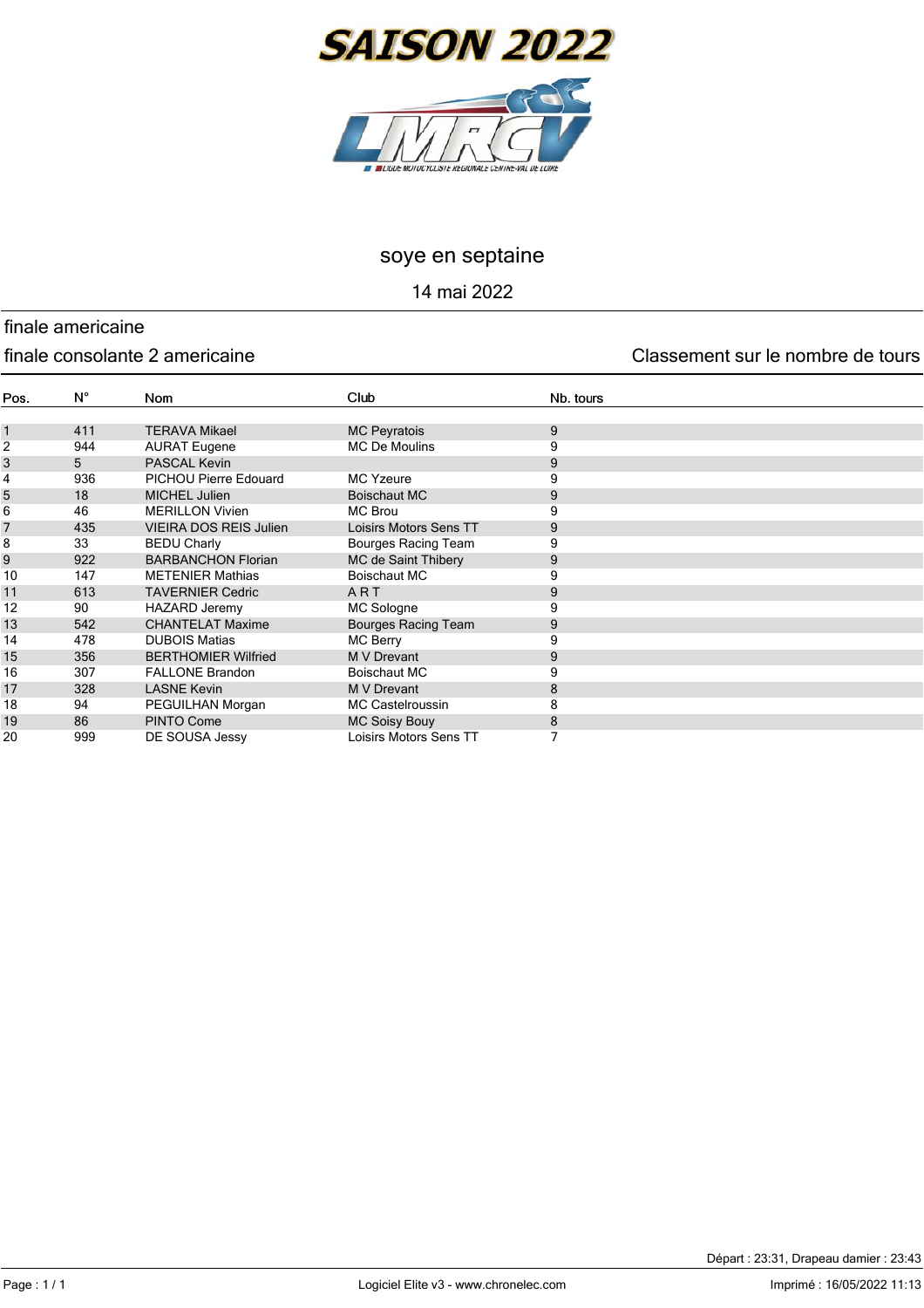

14 mai 2022

## finale americaine

#### finale consolante 3 americaine Classement sur le nombre de tours

| Pos.         | $N^{\circ}$    | <b>Nom</b>                    | Club                       | Nb. tours   |
|--------------|----------------|-------------------------------|----------------------------|-------------|
|              |                |                               |                            |             |
| $\mathbf{1}$ | 101            | <b>AUBRUN Aaron</b>           | Boischaut MC               | 9           |
| 2            | 910            | <b>CHARVILLAT Alexis</b>      | <b>Bourges Racing Team</b> | 9           |
| 3            | 222            | <b>LEBERT-DEKENS Anthonin</b> | <b>MV Chateaurenard</b>    | 9           |
| 4            | 679            | <b>METENIER Bruno</b>         | <b>MC Yzeure</b>           | 9           |
| 5            | $\overline{2}$ | <b>RAFFESTIN Franck</b>       | MC Sologne                 | 8           |
| 6            | 734            | <b>AUPART Thierry</b>         | <b>MC Castelroussin</b>    | 8           |
| 7            | 690            | <b>DURIF Yohann</b>           | <b>MC Montlucon</b>        | 8           |
| 8            | 682            | <b>IMBAULT Axel</b>           | <b>MC Berry</b>            | 8           |
| 9            | 480            | <b>LOCHIN Aymeric</b>         | <b>MX Guilleville</b>      | 8           |
| 10           | 3              | <b>TETE Benjamin</b>          | MC <sub>3</sub> T          | 8           |
| 11           | 52             | PETITHOMME Alexandre          | MC Berry                   | 8           |
| 12           | 109            | <b>BESANCON Anais</b>         | <b>MC Coullons</b>         | 8           |
| 13           | 793            | <b>LALA Thomas</b>            | M V Drevant                | 8           |
| 14           | 69             | <b>GODON Thomas</b>           | MC Sologne                 | 7           |
|              |                |                               |                            |             |
| Statut 2     |                |                               |                            |             |
| 15           | 737            | <b>GAUGAIN Fabien</b>         | Kick MC                    | $\mathbf 0$ |
|              |                |                               |                            |             |

Départ : 23:15, Drapeau damier : 23:27